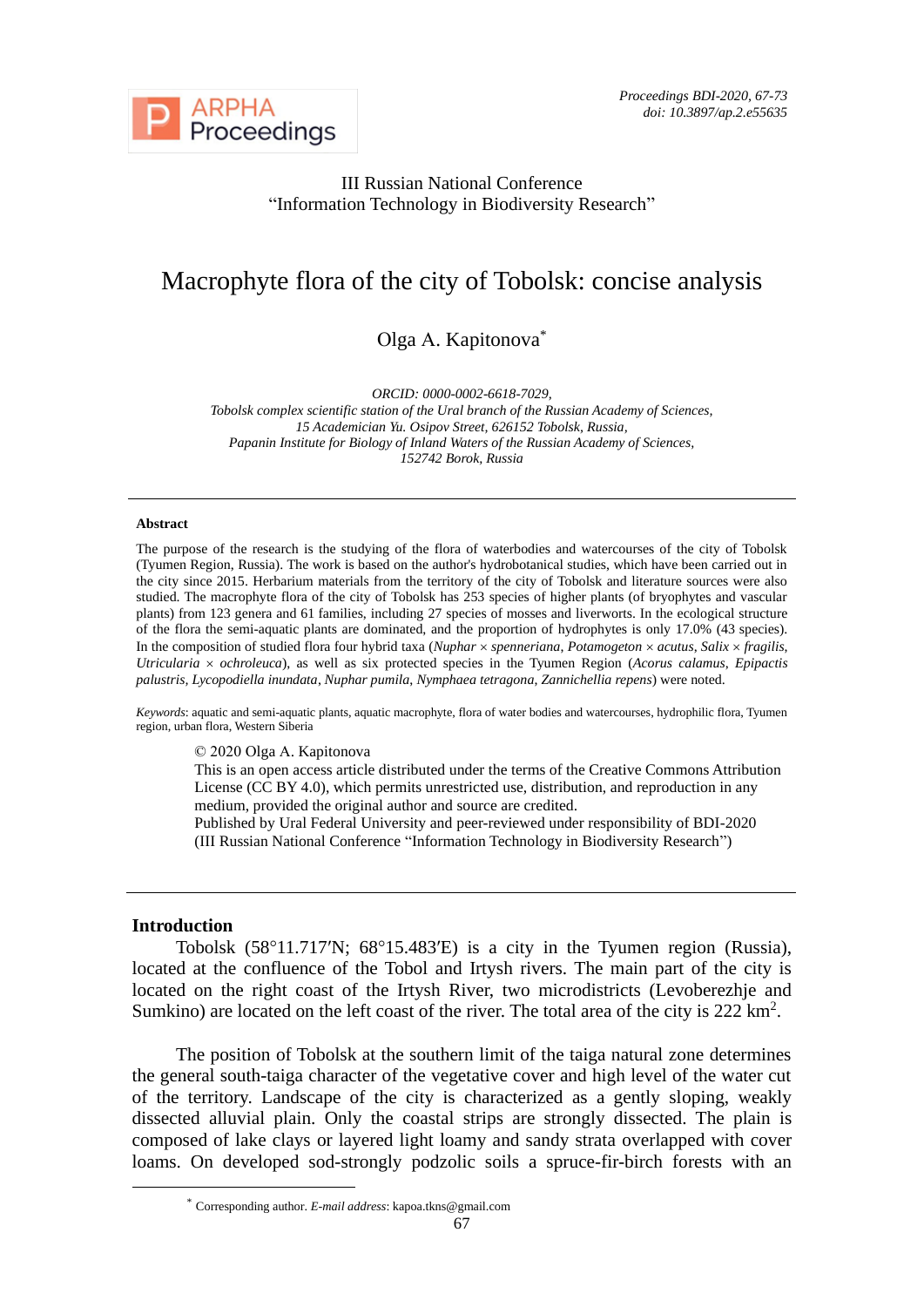admixture of linden are grow. In floodplains, floodplain podzolic and sod-gley podzolic soils are common. On these soils, mainly poplar and willow forests grow (Gvozdetsky et al. 1971). According to geobotanical zoning, the territory is included in the Tobolsk-Irtysh district of dark coniferous-birch and dark coniferous-pine grass forests in combination with lowland and riding bogs (Voronov and Mikhailova 1971).

The water bodies of the city are numerous and diverse. Natural waterbodies and watercourses are represented by the Tobol and Irtysh rivers, several small rivers (Kurdyumka, Slesarka, Bekerovka, Abramovskya) and streams – a tributaries of the Irtysh River and small rivers. Floodplain lakes and channels between them are also numerous in the city. In addition, waterlogged areas of lowland (minerotrophic) bogs, swampy forests and floodplain meadows are common. Anthropogenic waterbodies include hydrous quarries, excavations, drainage ditches and reservoirs, ponds, roadside ditches, puddles.

The vegetation cover of the city of Tobolsk and its neighborhood has a long history of study (Drachyov 2010; Glazunov et al. 2017), however, there is still no complete published summary of the flora of the city, and the flora and vegetation of the waterbodies and watercourses of Tobolsk have not yet been the object of special study. Some information about plants growing on aquatic and semi-aquatic ecotopes within the city and its neighborhood can be found in publications of the first half of the 20th century (Pignatti 1911; Ivanovsky 1912; Ivanovsky 1913). Valuable information on the Tobolsk flora was obtained from the fundamental work of P.N. Krylov "Flora of Western Siberia" (Krylov 1927, 1928, 1929, 1930, 1931a, 1931b, 1933, 1935, 1937, 1939, 1949). The study of bryophyte of Tobolsk was intensified at the beginning of the 21st century thanks to special studies by A.G. Bezgodov. In his work, there is quite complete information about mosses found in the city's water bodies (Bezgodov 2014). The listed sources are of undoubted scientific and historical value; however, they do not contain complete information about the modern hydrophilic flora of the city and its individual parts or water bodies. The purpose of our research is to reveal the flora of waterbodies and watercourses (flora of aquatic macrophyte) of Tobolsk.

#### **Methods**

The main materials for the work were hydrobotanical collections and descriptions of aquatic and semi-aquatic vegetation, performed by the author in 2015–2019. Also in the work, extensive herbaria material collected by N.L. Skalozubov, A.Ya. Gordyagin, V.A. Ivanovsky, S.N. Mameev, B.N. Gorodkov in Tobolsk and its neighborhood at the end 19th and beginning of the 20th centuries was used. These materials are stored in the sector of Siberia and the Far East in the Herbarium of the Komarov Botanical Institute RAS (LE, St.-Petersburg). In addition, a herbarium of vascular plants and bryophytes, which is stored at the Tobolsk complex scientific station of the Ural Branch of the Russian Academy of Sciences (TCSS UB RAS, Tobolsk), was studied. Many information about aquatic and semi-aquatic plants was obtained from the literature sources listed in the introduction.

In our work, we base on the definitions of basic hydrobotanical concepts and terms (Papchenkov et al. 2003). In accordance with the definition of the concept of "flora of waterbodies (watercourses)", we took into account all plants growing during the summer low water season (from the second half of May to September) on the aquatic, watered and wet habitats within the city and its neighborhoods. The standard methods for describing aquatic and semi-aquatic vegetation (Bobrov and Chemeris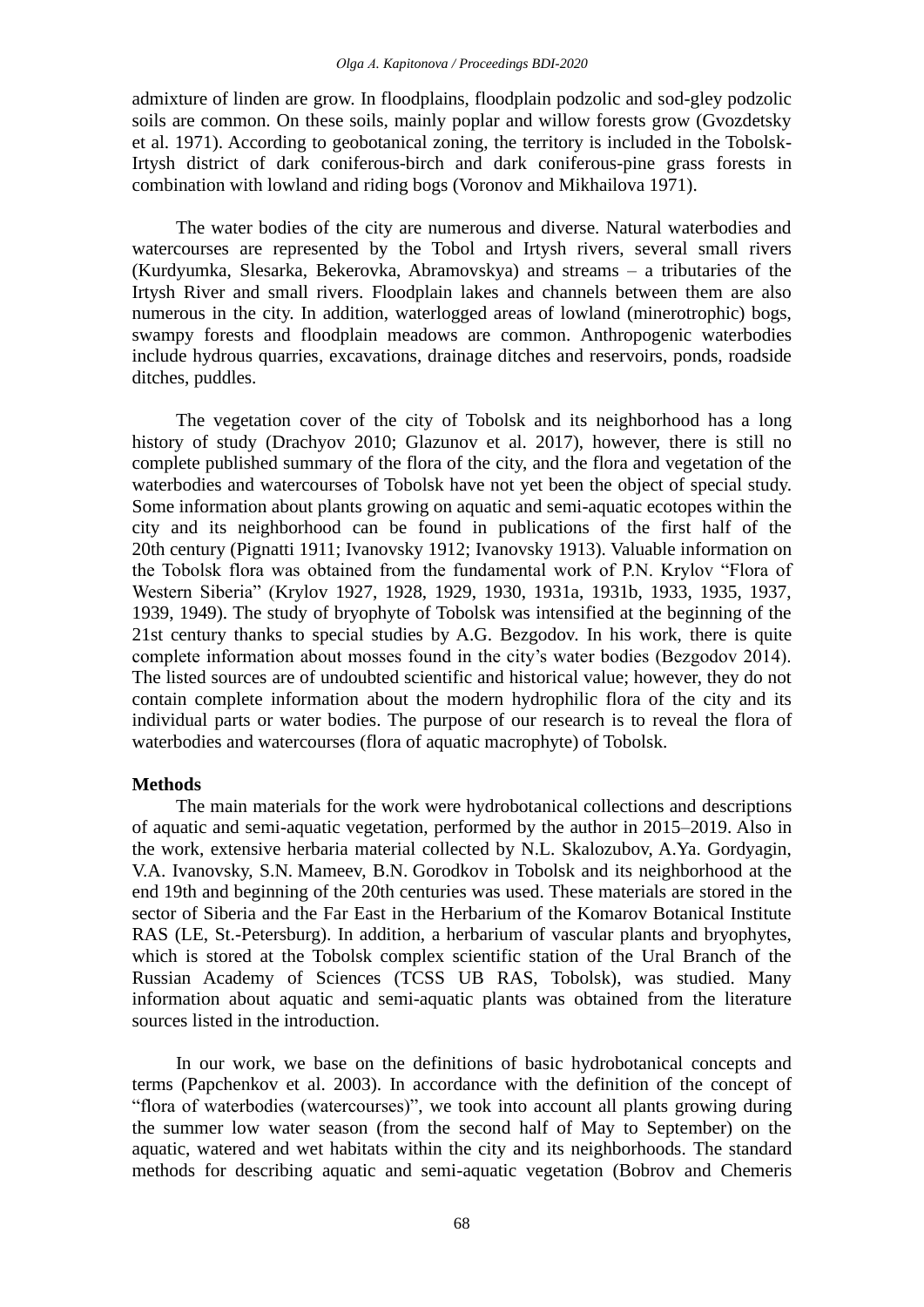2003) and the route method for describing the flora of water bodies (Papchenkov 2003) were used in the work. In general, the area of the studied territory was about  $300 \text{ km}^2$ .

The conspectus of macrophyte flora of Tobolsk was published by us earlier (Kapitonova 2020), where the nomenclature of species of vascular plants was given mainly in accordance with the "Synopsis of Asiatic Russia flora" (Baikov 2012). The correctness of the scientific names of plants was verified using the GBIF service [\(https://www.gbif.org/tools/species-lookup\)](https://www.gbif.org/tools/species-lookup). In some cases, the names of the plants were left unchanged; they GBIF Taxonomic Backbone are considered synonyms. In this article, we provide a concise analysis of the identified flora. The analysis of the ecological structure of the flora was carried out according to the classification of V.G. Papchenkov (Papchenkov 2001).

Herbarium plant specimens collected by the author in the waterbodies and watercourses of the Tobolsk (more than 400 sheets) are stored in the herbarium of the TCSS UB RAS.

#### **Results and discussion**

Preliminary results of the analysis of the revealed flora show a rather high taxonomic diversity of aquatic and semi-aquatic plants of the city of Tobolsk. The hydrophilic flora of the studied territory includes 253 species of higher plants from 123 genera, united in 61 families and 33 orders. Of these, 27 species (10.67%) belong to bryophytes (mosses and liverworts), the rest species belong to vascular plants (Table 1).

| Clade           | Number of taxa |          |       |                |
|-----------------|----------------|----------|-------|----------------|
|                 | Orders         | Families | Genus | <b>Species</b> |
| Marchantiophyta |                | 3        |       |                |
| Bryophyta       | 3              | 8        | 12    | 23             |
| Lycopodiophyta  |                |          |       |                |
| Equisetophyta   |                |          |       | 3              |
| Polypodiophyta  |                |          |       |                |
| Magnoliophyta   | 25             | 47       | 104   | 221            |
| Total:          | 33             | 61       | 123   | 253            |

**Table 1.** Systematic structure of macrophyte flora of Tobolsk.

By level of species diversity, the studied flora is comparable to such a large city as Izhevsk (Udmurt Republic, Russia), where according to our data 257 species of macrophytes grow, including macroalgae (Kapitonova 2019). Such a high taxonomic diversity of the hydrophilic flora of Tobolsk is explained by the presence of a wide range of aquatic habitats on the territory of city, both natural and anthropogenic.

In the considered flora, the families Poaceae (23 species) and Cyperaceae (21 species) predominate. The families Potamogetonaceae (16 species), Asteraceae (12 species), Salicaceae and Ranunculaceae (11 species each) are also rich in species. Of the genera *Carex* (15 species), *Potamogeton* (14 species), *Salix* (11 species), *Juncus* (8 species), *Ranunculus* (7 species), *Typha* and *Utricularia* (5 species each), *Drepanocladus*, *Sparganium*, *Epilobium, Persicaria*, *Rumex, Veronica* (4 species each) have the largest number of species. The studied flora includes four hybrids: *Nuphar spenneriana*, *Potamogeton acutus*, *Salix fragilis*, *Utricularia ochroleuca*.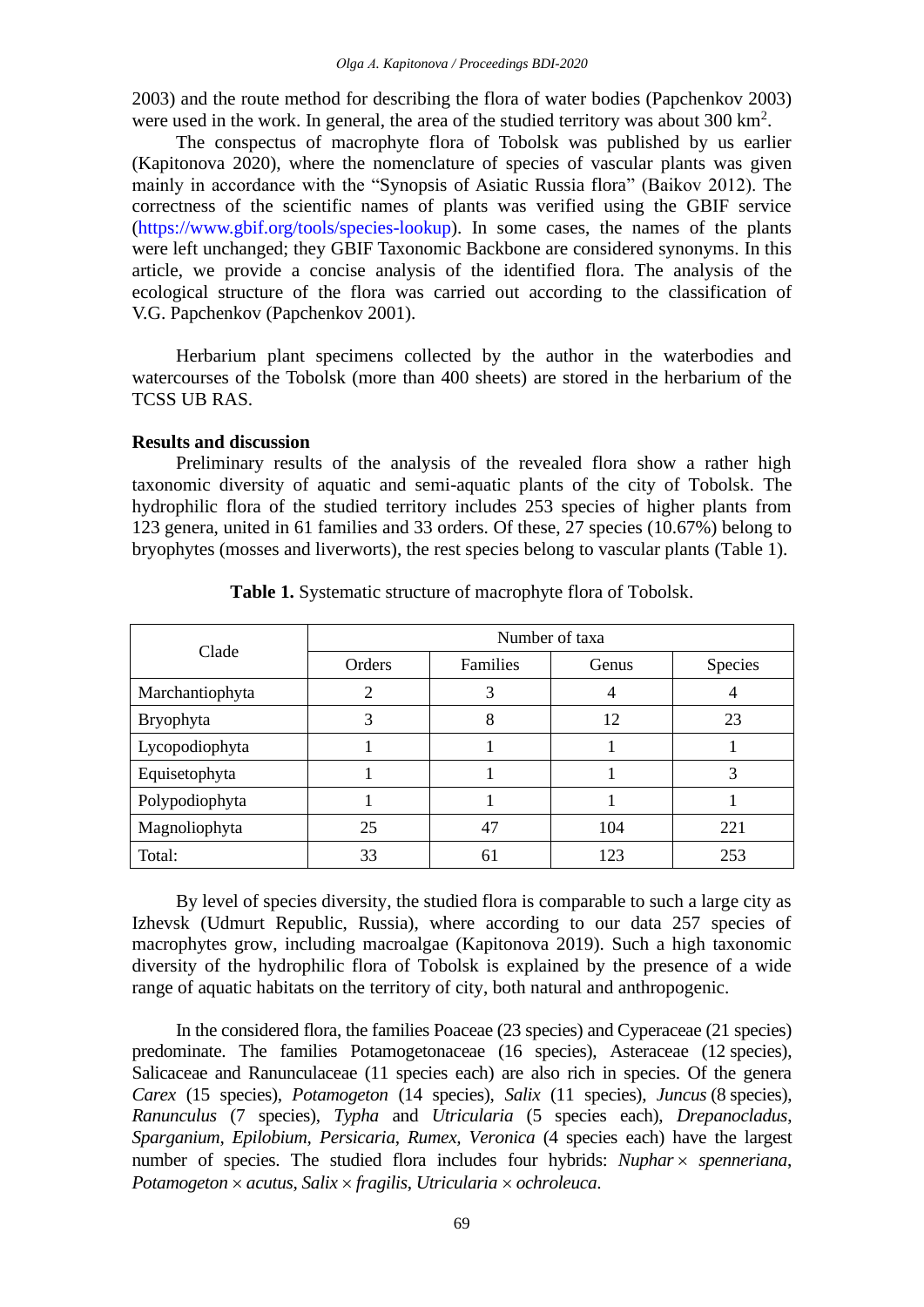In the waterbodies and watercourses of the city of Tobolsk, there are species of vascular plants alien in the territory of the Tyumen Region: *Chenopodium glaucum*, *Echinochloa crus-galli*, *Echinocystis lobata*, *Epilobium ciliatum*, *E. pseudorubescens*, *Impatiens glandulifera*, *Iris pseudacorus*, *Phragmites altissimus*. Of the listed species, only *I. glandulifera* and *P. altissimus* form large thickets in disturbed areas, mainly in the watered diches along the roads. The remaining alien species are rare and in small numbers. Some species native to the southern forest-steppe part of the region, within the southern taiga landscape of Tobolsk and their neighborhood, can also be attributed to adventive species. These are, primarily, *Typha laxmannii* and *Zannichellia repens*. In recent years, these species are expanding their area to the north (Kapitonova 2018).

In the macrophyte flora of Tobolsk, hydrophytes are represented by 43 species (17.0%). These are plants completely immerged in water or floating on its surface, such as species of the genera *Potamogeton*, *Lemna*, *Myriophyllum*, *Nuphar*, *Utricularia* and others. The remaining 208 species are semi-aquatic plants and they include ecological groups of helophytes, hygrohelophytes, hygrophytes and hygromesophytes. The revealed hydrophyte fraction in the studied flora is comparable with the indicators of the hydrophilic flora studied by us in the cities of the Vyatka-Kama Cis-Urals, where the hydrophyte fraction varies from 13.93 to 20.2% (Kapitonova 2019).

Species protected in the Tyumen Region are noted in the macrophyte flora of Tobolsk (The Government of the Tyumen Region 2017): *Lycopodiella inundata*, *Nuphar pumila*, *Nymphaea tetragona*, *Acorus calamus*, *Zannichellia repens*, *Epipactis palustris*. In addition, macrophytes very rare in the region and in the Western Siberia as a whole were found in city's waterbodies: *Elatine alsinastrum*, *Nuphar* × *spenneriana*, *Peplis portula*, *Potamogeton lacunatus*, *Riccia fluitans*, *Ricciocarpos natans*, *Rorippa dogadovae, Stellaria fennica*, *Utricularia australis*, *U. ochroleuca*, *Veronica beccabunga*. Some of the listed species are known in the region only from the territory of the city of Tobolsk.

### **Conclusion**

Preliminary results of the study of the macrophyte flora of the Tobolsk city show a high level of taxonomic diversity of aquatic and semi-aquatic plants of the studied territory. The flora of city's waterbodies and watercourses totals 253 species of higher plants from 123 genera and 61 families including 27 species of bryophytes. A high level of taxonomic diversity of the studied flora is provided by a wide range aquatic and semi-aquatic ecotopes on the territory of the city, both natural and anthropogenic. The hydrophilic flora of Tobolsk includes eight vascular plant species alien in the region, four hybrids and six species protected in the Tyumen Region.

#### **Acknowledgments**

The work was performed within the framework of the state fundamental scientific research of the Tobolsk complex scientific station of the Ural Branch RAS (AAAA-A19-119011190112-5) and Papanin Institute for Biology of Inland Waters RAS (АААА-А18-118012690099-2).

#### **References**

Baikov KS (Ed.) (2012) Konspekt flory Aziatskoj Rossii: sosudistye rasteniya [Synopsis of Asiatic Russia flora: vascular plants]. Publishing House of the Siberian Branch of the RAS, Novosibirsk, 640 pp. [in Russian].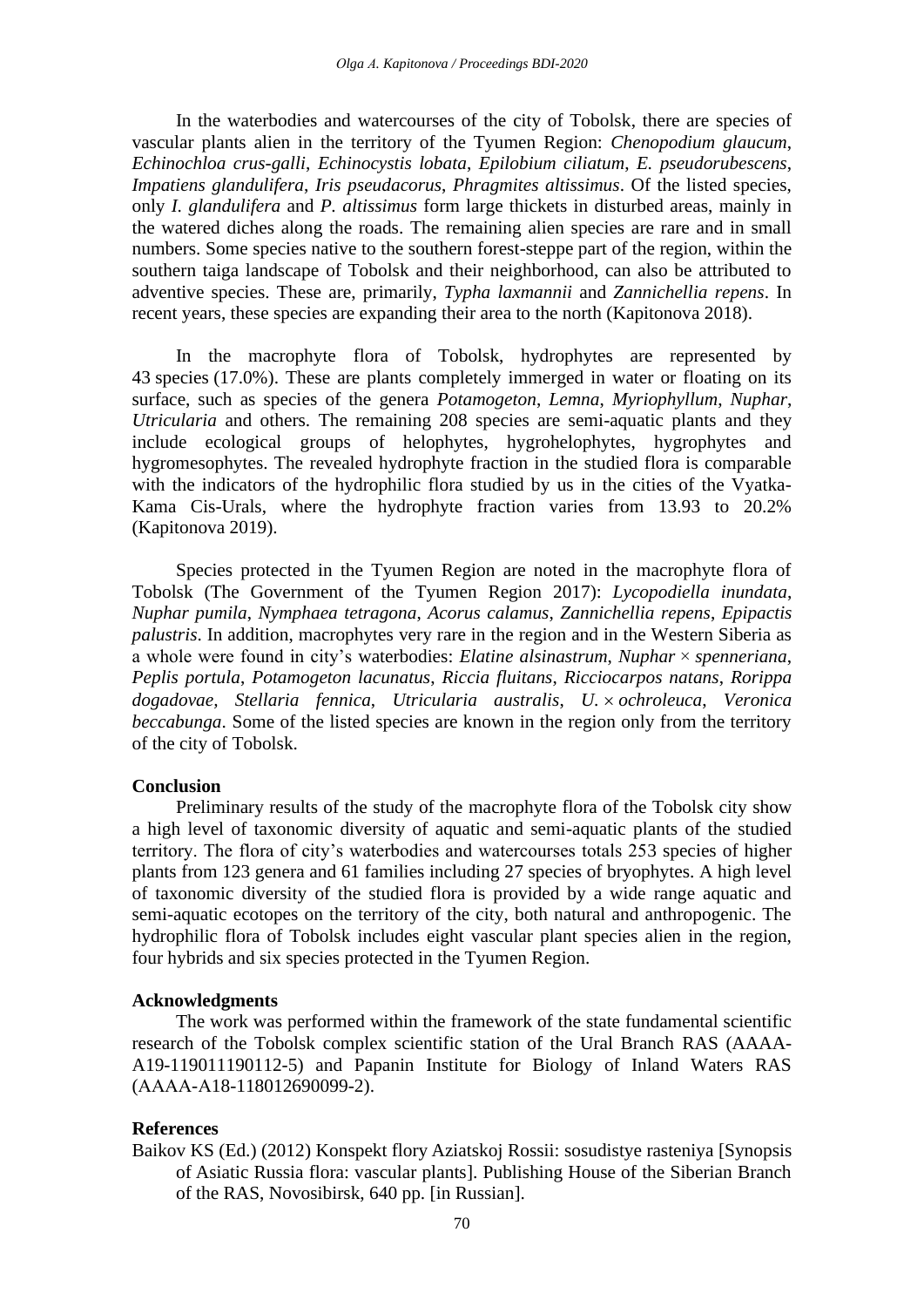- Bezgodov AG (2014) Dopolneniya k brioflore Tobol'ska [The additions to the bryophyte flora of Tobolsk]. In: Lomakin IA (Ed.) Tobolsk Scientific-2014: Eleventh All-Russian Scientific and Practical Conference, Tobolsk (Russia), 7– 8 November 2014. Print-Express Ltd., Tobolsk, 34–39 [in Russian].
- Bobrov AA, Chemeris EV (2003) Opisanie rastitel'nyh soobshchestv v vodoemah i vodotokah i podhody k ih klassifikacii metodom Braun-Blanke [Description of plant communities in waterbodies and watercourses and approaches to their classification by the Brown-Blanca method]. In: Papchenkov VG (Ed.) Hydrobotany: methodology, methods: The Hydrobotany School, Borok (Russia), 08–12 April 2003. Rybinsk Printing House, Rybinsk, 105–117 [in Russian].
- Glazunov VA, Naumenko NI, Khozyainova NV (2017) Opredelitel' sosudistyh rastenij Tyumenskoj oblasti [Determinant of vascular plants of the Tyumen region]. RG Prospect, Tyumen, 744 pp. [in Russian].
- Gvozdetsky NA, Krivolutsky AE, Makulina AA (1971) Fiziko-geograficheskoe rajonirovanie [Physical-geographical zoning]. Atlas of the Tyumen Region. Iss. 1, sheets 26, 27. General Directorate of Geodesy and Cartography under the Council of Ministers of the USSR, Moscow-Tyumen, 3–6 [in Russian].
- Drachyov NS (2010) Flora podzony yuzhnoj tajgi v predelah Tyumenskoj oblasti [Flora of the subzone of southern taiga within the Tyumen Region]. PhD thesis, Central Siberian Botanical Garden SB RAS, Novosibirsk, 16 pp. [in Russian].
- Ivanovsky VA (1912) «Chistoe boloto» v okrestnostyah goroda Tobol'ska ["Clean bog" in the neighborhood of Tobolsk]. Yearbook of the Tobolsk Provincial Museum 20: 1–40 [in Russian].
- Ivanovsky VA (1913) Spisok listvennyh mhov iz okrestnostej goroda Tobol'ska [List of leafy mosses from the neighborhood of Tobolsk]. Transactions of the Botanical Museum of the Imperial Academy of Sciences 10: 168–184 [in Russian].
- Kapitonova OA (2018) Ob osnovnyh rezul'tatah floristicheskih issledovanij na territorii Tyumenskoj oblasti v 2018 godu [On main results of floristic studies in the Tyumen Region in 2018]. In: Lomakin IA (Ed.) Tobolsk Scientific-2018. Fifteenth All-Russian (with international participation) Scientific and Practical Conference, Tobolsk (Russia), 15–16 November 2018. Express Ltd., Tobolsk, 36–40 [in Russian].
- Kapitonova OA (2019) Osobennosti transformacii regional'noj flory makrofitov v usloviyah urbanizirovannoj sredy [The features of transformation of the regional flora of macrophytes in urban environment]. In: Ovyosnov SA, Baranova OG (Eds) Botanical and geographical research. Kamelinian readings. Publishing house of Perm National Research Polytechnic University, Perm, 78–82 [in Russian].
- Kapitonova O (2020) Macrophyte flora of Tobolsk. Checklist dataset. Tobolsk complex scientific station of Ural Branch of the Russian Academy of Sciences. <https://doi.org/10.15468/rn5aae> [Accessed via GBIF.org on 03.06.2020]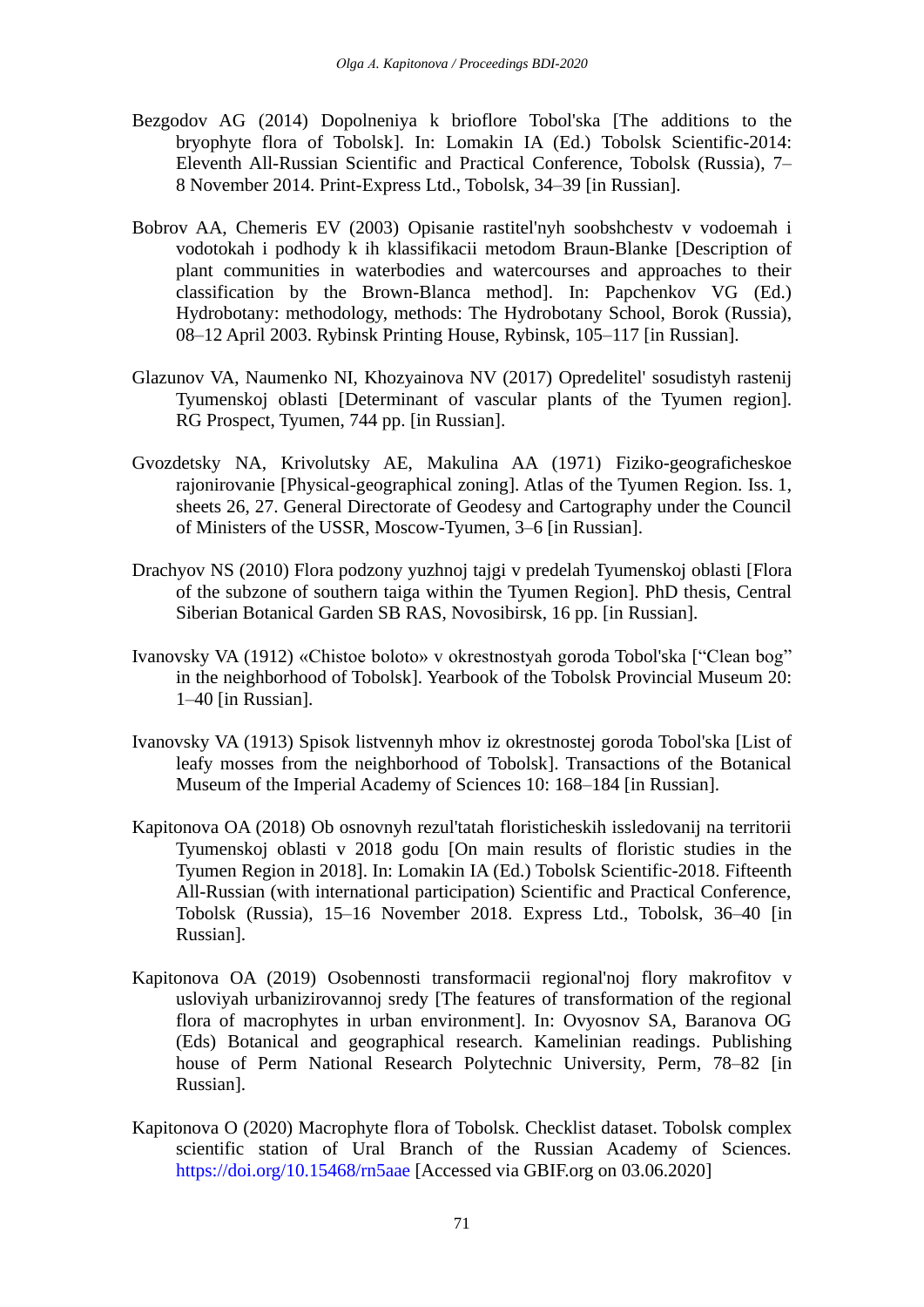- Krylov PN (1927) Flora Zapadnoj Sibiri [Flora of Western Siberia]. Iss. 1: Pteridophyta – Hydrocharitaceae. Edition of the Tomsk branch of the Russian Botanical Society, Tomsk, 1–138 [in Russian].
- Krylov PN (1928) Flora Zapadnoj Sibiri [Flora of Western Siberia]. Iss. 2: Gramineae. Edition of the Tomsk branch of the Russian Botanical Society, Tomsk, 139–376 [in Russian].
- Krylov PN (1929) Flora Zapadnoj Sibiri [Flora of Western Siberia]. Iss. 3: Cyperaceae Orchidaceae. Edition of the Tomsk branch of the Russian Botanical Society, Tomsk, 377–718 [in Russian].
- Krylov PN (1930) Flora Zapadnoj Sibiri [Flora of Western Siberia]. Iss. 4: Salicaceae Amaranthaceae. Edition of the Tomsk branch of the Russian Botanical Society, Tomsk, 719–979 [in Russian].
- Krylov PN (1931a) Flora Zapadnoj Sibiri [Flora of Western Siberia]. Iss. 5: Aizoaceae Berberidaceae. Edition of the Tomsk branch of the Russian Botanical Society, Tomsk, 980–1227 [in Russian].
- Krylov PN (1931b) Flora Zapadnoj Sibiri [Flora of Western Siberia]. Iss. 6: Papaveraceae – Saxifragaceae. Edition of the Tomsk branch of the Russian Botanical Society, Tomsk, 1228–1448 [in Russian].
- Krylov PN (1933) Flora Zapadnoj Sibiri [Flora of Western Siberia]. Iss. 7: Rosaceae Papilionaceae. Edition of the Tomsk branch of the Russian Botanical Society, Tomsk, 1449–1817 [in Russian].
- Krylov PN (1935) Flora Zapadnoj Sibiri [Flora of Western Siberia]. Iss. 8: Geraniaceae – Cornaceae. Edition of the Tomsk branch of the Russian Botanical Society, Tomsk, 1818–2087 [in Russian].
- Krylov PN (1937) Flora Zapadnoj Sibiri [Flora of Western Siberia]. Iss. 9: Pirolaceae Labiatae. Edition of the Botanical section of the Tomsk Society of Naturalists, Tomsk, 2088–2400 [in Russian].
- Krylov PN (1939) Flora Zapadnoj Sibiri [Flora of Western Siberia]. Iss. 10: Solanaceae – Dipsacaceae. Edition of the Botanical section of the Tomsk Society of Naturalists, Tomsk, 2401–2627 [in Russian].
- Krylov PN (1949) Flora Zapadnoj Sibiri [Flora of Western Siberia]. Iss. 11: Campanulaceae – Compositae. Edition of the Tomsk state Kuibyshev university and Botanical section of the Tomsk Society of Naturalists, Tomsk, 2628–3070 [in Russian].
- Papchenkov VG (2001) Rastitel'nyj pokrov vodoyomov i vodotokov Srednego Povolzh'ya [The vegetation cover of reservoirs and watercourses in the Middle Volga region]. TSMP MUBiNT, Yaroslavl, 214 pp. [in Russian].